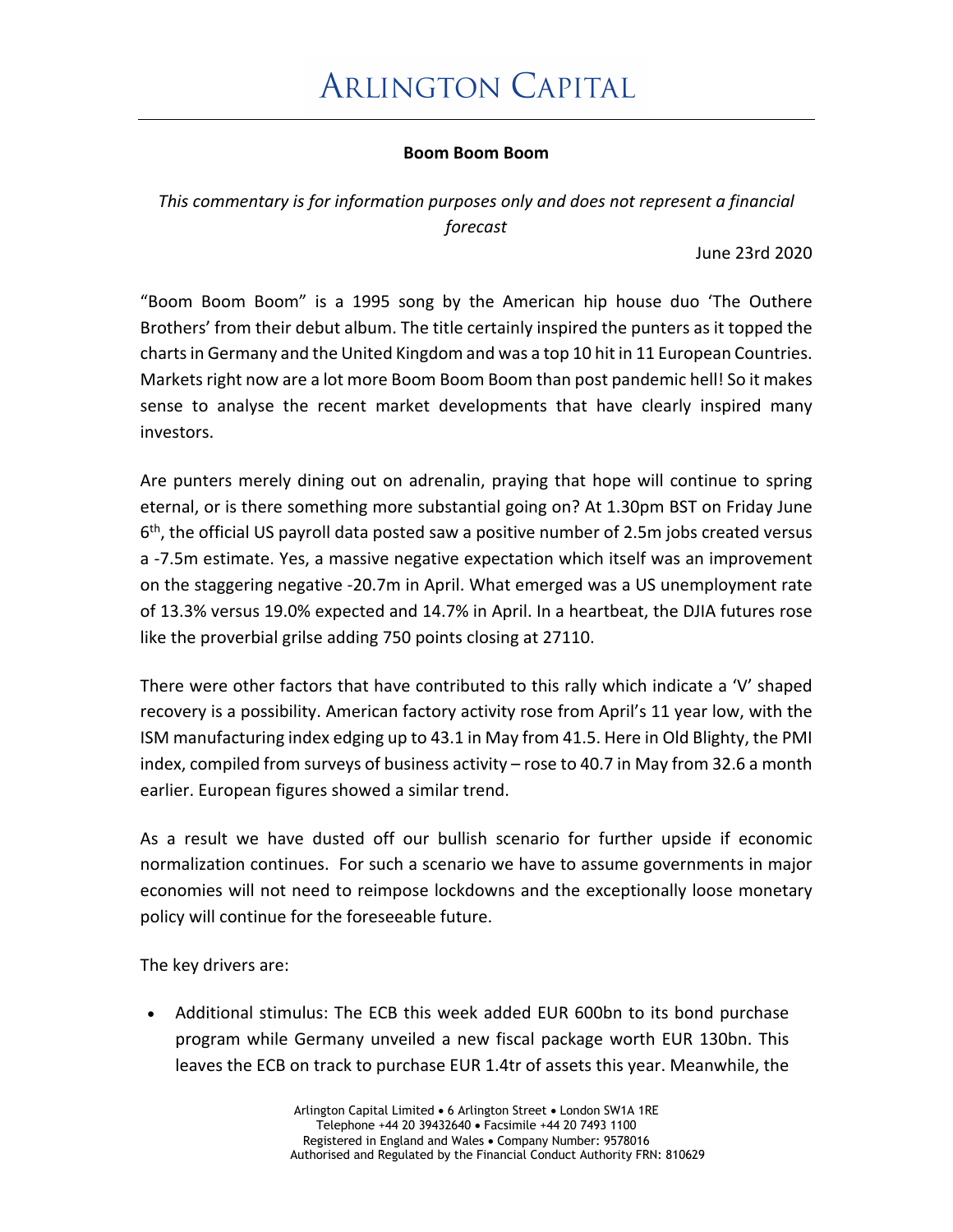combined US fiscal and monetary stimulus is worth more than 50% of US GDP by the end of 2021.

- Increases in mobility: There have also been encouraging signs of normalization in travel patterns. American Airlines announced that it plans to fly 55% of its regular domestic schedule in July, up sharply from just 20% in May.
- Lack of new virus cases: Despite the rebound in mobility, so far we have seen no acceleration of infection rates in nations such as Germany that were among the first to end lockdowns. This should increase the likelihood that lockdown measures will continue to be eased in the coming weeks, allowing a sustained recovery to get underway faster.

We still expect some restrictions on public gatherings and international travel to remain in place until the end of 2020. Our best guess for large-scale production of a vaccine is Q1 2021, but there are promising headlines around this. What is essential for our bullish scenario to become a reality is any recurrences of the virus are accommodated by healthcare systems and lockdowns are not re-imposed. This would allow a sustained economic recovery to begin from 3Q20, and social activity to return to pre-pandemic levels in 1H21. For this scenario to occur we will need to see, a rollout of test and trace models, increased ICU capacity, and use of antivirals to help healthcare systems cope with demand.

Like the markets we believe that this is all possible and things are moving very quickly. In any case it's a relief to have some good news to cheer our battered souls!

## **Disclaimer**

This material has been prepared by Arlington Capital Limited ("Arlington"). It is for distribution only under such circumstances as may be permitted by applicable law. If this material is distributed outside the UK the protections available under the FSMA 2000 to Retail clients shall not apply. In addition, the compensation scheme available in the UK shall not be available. This product is only suitable for **professional clients** who are assessed to be capable of making their own investment decisions and understanding the risks involved.

It has no regard to the specific investment objectives, financial situation or particular needs of any recipient**. It is published solely for information purposes and is not to be**